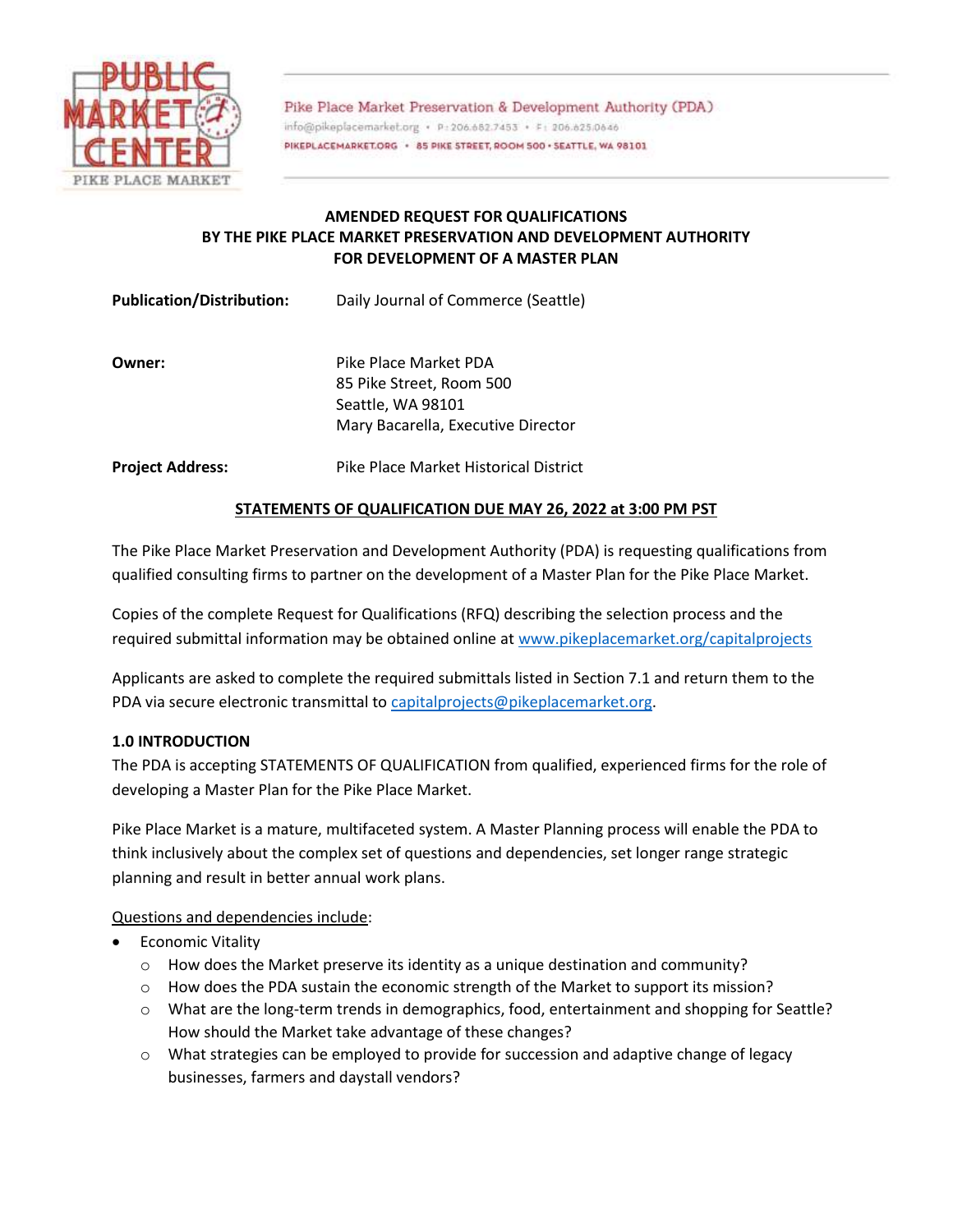- $\circ$  How can the Market effectively increase the opportunities and diversity for incubation of new businesses?
- $\circ$  Do viable opportunities exist for the PDA to support its mission through offsite partnerships?
- Feasibility
	- o What are the highest and best uses of space for the various Market components?
	- o Where is the intersection of the highest financial returns with the greatest social impact?
	- $\circ$  The development footprint of the market has reached maximum capacity. What new opportunities to reenergize and support the continued growth of the Market are available on public streets, in common areas and conversion of building spaces to other uses?
	- $\circ$  Considering historic designations and other zoning limitations what is the adaptive reuse potential, if any?
- **•** Sustainability
	- $\circ$  What steps should /can the Market take to improve environmental sustainability?
	- o What are the long-term capital needs and priorities to sustainably maintain historic buildings and supporting infrastructure? How will these be funded?
- Governance & Engagement
	- $\circ$  How does the Market's governance model remain effective for the next 50 years? What changes, if any, should we consider?
	- o What role should the Market play in the context of changing demographics of Seattle, especially those of the downtown area?
	- $\circ$  How does the PDA create constructive partnerships to support and enhance the Market's role as an economic engine and provider of vital social services?
- Capacity
	- $\circ$  Technology what technology hardware and software set is required to support efforts in, e.g., marketing, communication, MLE, security, and merchant development? What is the PDA's role in setting basic technology requirements and providing resources for merchants? What is necessary to acquire and maintain this set?
	- $\circ$  Staff Expertise what additional core competencies should the PDA develop? What resources are needed to maintain excellence in existing competencies?
- Equity
	- $\circ$  How does the PDA ensure the Market is an inclusive, welcoming place to work, live and visit?

Developing a plan that answers these above questions will allow the PDA to:

Preserve Our Heritage While Embracing Change. While the PDA continues to preserve the historic essence and structure of the Market, it also needs to look ahead to the future to evolve with the everchanging landscape of our shoppers, Downtown Seattle and economic trends. Particularly as the Market reemerges from a global pandemic, it needs to support the new reality of our city and customer habits.

Support Our Small Businesses. As the Market navigates the constant change to our environment, the PDA must always be thinking of new ways to support our established small businesses while incubating new businesses to sustain economic strength. As the PDA preserves the historic nature of the Market, it must also focus on shaping the Market's future.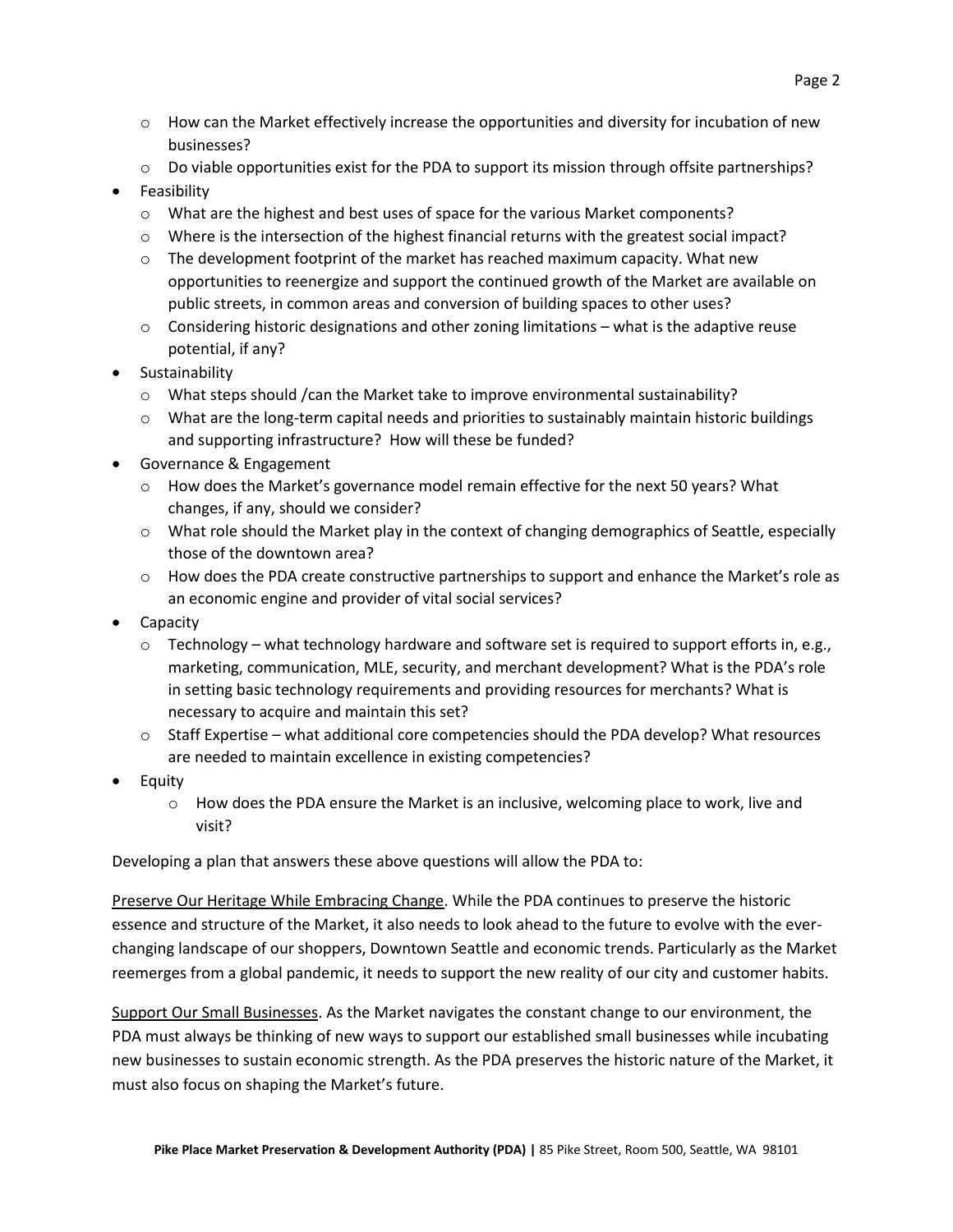Engage with Our Community. The Market has evolved to become a world-renowned destination. As the Market's global reputation grows, it needs also to strengthen the connection with our diverse local community who are essential to future vitality.

# **2.0 PROJECT DESCRIPTION**

This will be a multi-year project to develop a long-range, integrated Master Plan, inclusive of real estate, supporting infrastructure, business capacity and financing.

# Overarching goals include:

- Preserve the historic character of the Market and leverage its strength as a community treasure and tourist destination.
- Strengthen the Market's traditional role hosting small locally-based business relevant to a changing economy.
- Understand the macro-dynamics likely to have the greatest impact on Seattle and the Market over the next 50 years, with a focus on the next decade.
- Identify opportunities for how the Market can continue to thrive as an indispensable center for commerce, urban community and provider of services for the people of this region.
- Develop an integrated set of 'north star' strategic priorities, realistic financing options and robust tactical plans to take advantage of these opportunities and ground annual planning.
- Through the process of building and communicating this Master Plan, strengthen support for the Market and the PDA among diverse stakeholder groups.

# Key components include:

- Research and analysis
	- $\circ$  Gain a functional understanding of the Market's history, mission, culture, operating structure and the ecosystem of private and public organizations it operates within.
	- $\circ$  Draw from the deep well of historical knowledge and existing learning available from Market staff, merchants, residents and supporters.
	- $\circ$  Gather insights from a comparative set of other successful public markets in the US and elsewhere.
	- o Augment these sources with original audience research as required.
- Master Plan development and refinement
	- $\circ$  The process must respect the Market's structure, history, culture and current-state dynamics.
	- $\circ$  The plan should address the areas necessary for the Market's long-range viability in a broad, integrated way. We believe these include:
		- Real Estate: e.g., renovation, expansion, change of use, zoning, etc.
		- **Infrastructure: e.g., technology, sustainability, accessibility**
		- Organizational capacity: e.g., skillset, staffing structure
		- Governance: e.g., PDA Charter, the larger Market stakeholder ecosystem of entities
		- DEI: encompassing council, staff, businesses, tenants, visitors, contractors
- Budget scenario planning
	- $\circ$  Assess the limits of the Market's historic funding sources to fund this plan.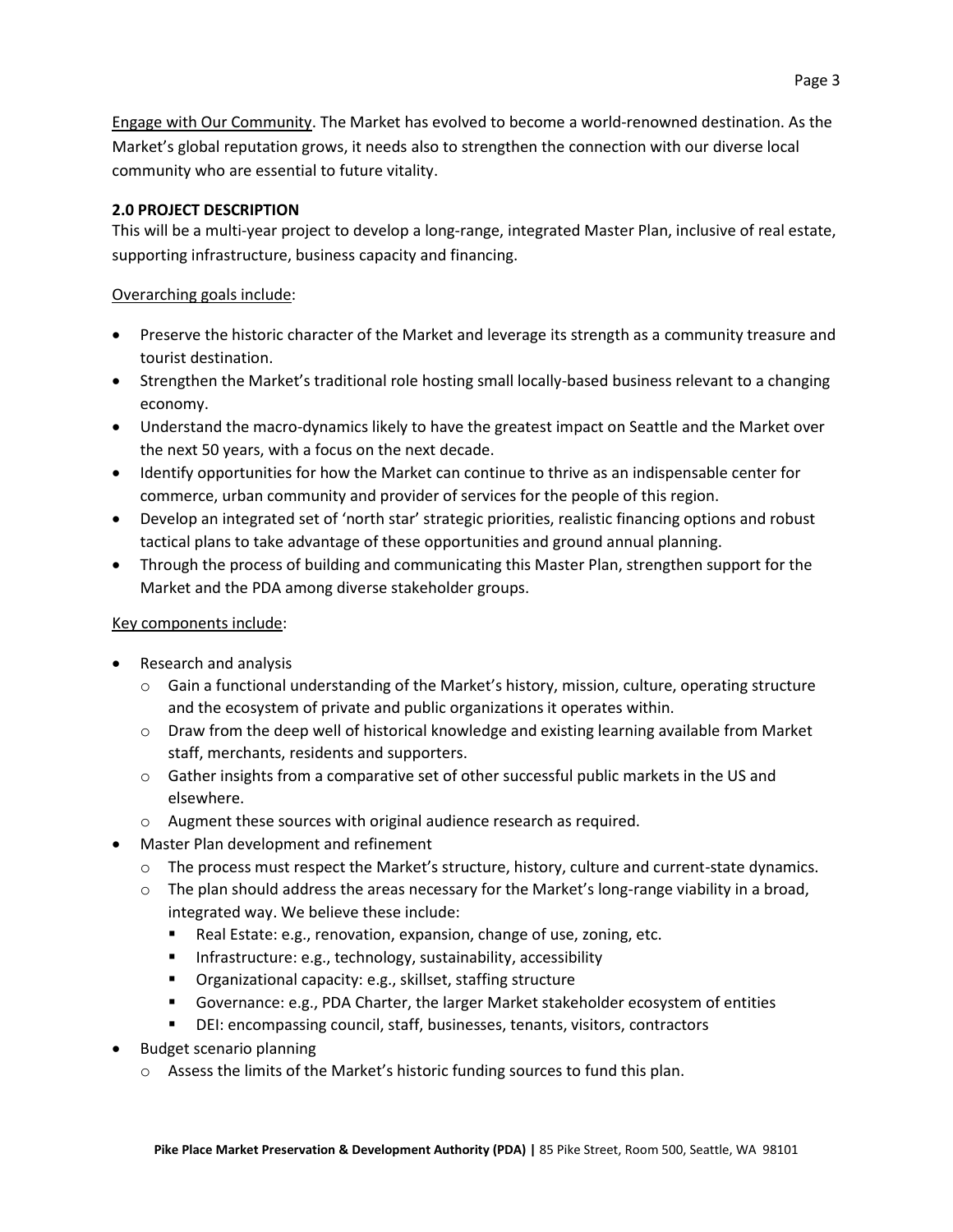- $\circ$  Identify alternative public and private funding options consistent with the PDA's charter, history and community tolerance.
- Stakeholder engagement including diverse government, business, advocacy groups, PDA council and staff, market merchants and residents.
- Turnkey project management to enable the Executive Director and her staff to continue to prioritize the Market's daily operations and ongoing book of business.

### **3.0 ABOUT PIKE PLACE MARKET**

Created by public ordinance in 1907, Pike Place Market is one of the oldest continuously operated public markets in the United States. It is a diverse center of commerce for many small farmers, craftspeople and merchants, and home to nearly 500 residents who live in eight buildings. The Pike Place Public Market Historic District, an area of roughly nine acres, is listed on the U.S. National Register of Historic Places. The Market is Seattle's most popular tourist destination and one of the most visited attractions in the world, with more than 15 million visitors annually.

The Market is overseen by the Pike Place Market PDA, a non-profit, public corporation chartered by the City of Seattle with responsibility to operate, manage, preserve, and develop the Market's buildings, infrastructure, and open spaces. The PDA is responsible for the day-to-day administration and overall financial operation of the Market within the Pike Place Market Historical District and derives revenues from the Market's tenants through rent, utilities, and other property management activities. The PDA's Charter directs it to:

- Expand the food retailing in the Market, emphasizing local farm produce,
- Preserve the residential community, particularly low income housing, and
- Promote the survival and predominance of small shops, marginal businesses, arts and crafts, and other enterprises essential to sustaining a functional community.

The PDA is overseen by a 12-person volunteer council whose members serve four-year terms. Four members are appointed by the mayor, four by the current council, and four by the Pike Place Market Constituency. The PDA sets the policies by which the Market is managed and hires an executive director to carry out those policies.

The PDA is part of an ecosystem of agencies, commissions, business associations, elected officials, tenants and community advocates, all of whom hold a stake in advancing the Market's mission. It's inevitable these stakeholders at times have competing interests. The PDA's role is to find solutions that create the greatest benefit to the greatest number of people while ensuring the Market stays fiscally sound. For the longevity and success of the Market, the PDA must balance the demands of the original Charter with modern-day environments, rapidly changing business practices, retail trends and shopping habits. The goal is for the Market to remain viable, sustainable and resilient within an environment of change.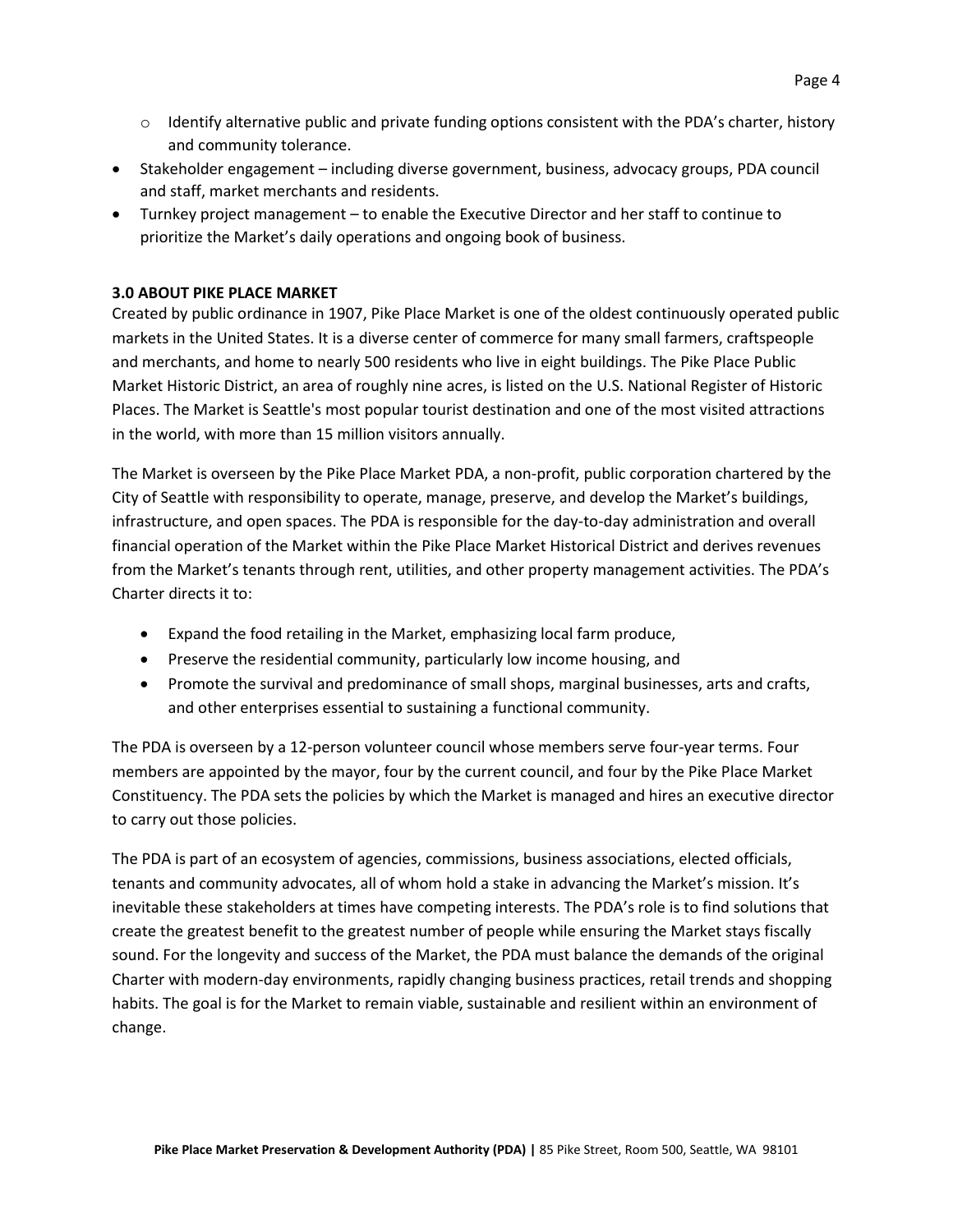### **4.0 PHYSICAL SETTING AND CONSTRAINTS**

- **Historical District constraints on design and use:** The PDA owns 14 separate properties, all within the Pike Place Market Historical District, encompassing approximately 500,000 sq. ft. of gross floor area (mixed use commercial with residential) and approximately 825 structured parking spaces. The Historical District is subject to Secretary of Interior Standards and strict guidelines administered by a City of Seattle Commission. The standards, with a preference for repair and in-kind maintenance, have proven difficult to meet with upgrades of building envelopes for energy conservation and maintenance issues.
- **The full footprint of PDA owned properties has been fully developed**. Adjacent properties within the Historical District are privately owned and also developed. In addition to platted properties, regular Market operations extend to the adjacent public rights of way, Pike Place street and alleys.
- **Complexity of floor plans/lack of level access to floor plates.** The existing campus consists of buildings dating from 1900 to 1925 that are an amalgamation of different structural types, successive alterations, interconnections, and additions dating to that era. The buildings occupy a site of steep topography. Interspersed are infill structures and newer modifications constructed since 1980.
- **Lack of standardized building operation systems.** Despite their age, most buildings were substantially renovated or constructed in 1976-82 for specific functions and a substantial renovation in 2009-12 upgraded most structures to current codes. The latest addition, the MarketFront, was completed in 2017. The current operating systems involve legacy equipment nearing obsolescence and monitoring systems designed for life safety, security and HVAC that have been upgraded over the years. The capacity to implement further improvements or centralize controls is affected by timing, budget and available space, weighed against other priorities
- **Lack of a central digital record set.** While the PDA has records from the various construction and renovation phases, there is no complete central set of as-built digital drawings. Preparation of these documents will be by separate contract, concurrent with the start of the Master Planning effort.
- **Long term maintenance needs likely exceed available reserves from operations**. The PDA has been able to fund maintenance repairs and reserves from operations but maintenance needs are increasing, especially costs associated with tenant spaces that have not been updated for 30 years or longer.
- **Limits on sources of financing**. The PDA is a public entity, exempt from federal taxes and local property taxes. It cannot accept donations on a tax-exempt basis. It does not receive operational funding from the City and must cover all operating expenses with its revenue generating activity. The PDA may qualify for competitive grants issued by local, state and federal governments. Those activities are limited to the Pike Place Market. Significant administrative obstacles affect its ability to raise revenue from debt.
- **Public meeting and decision making.** The PDA is managed by a volunteer board and all significant planning and financial actions take place in a public setting with public comment. The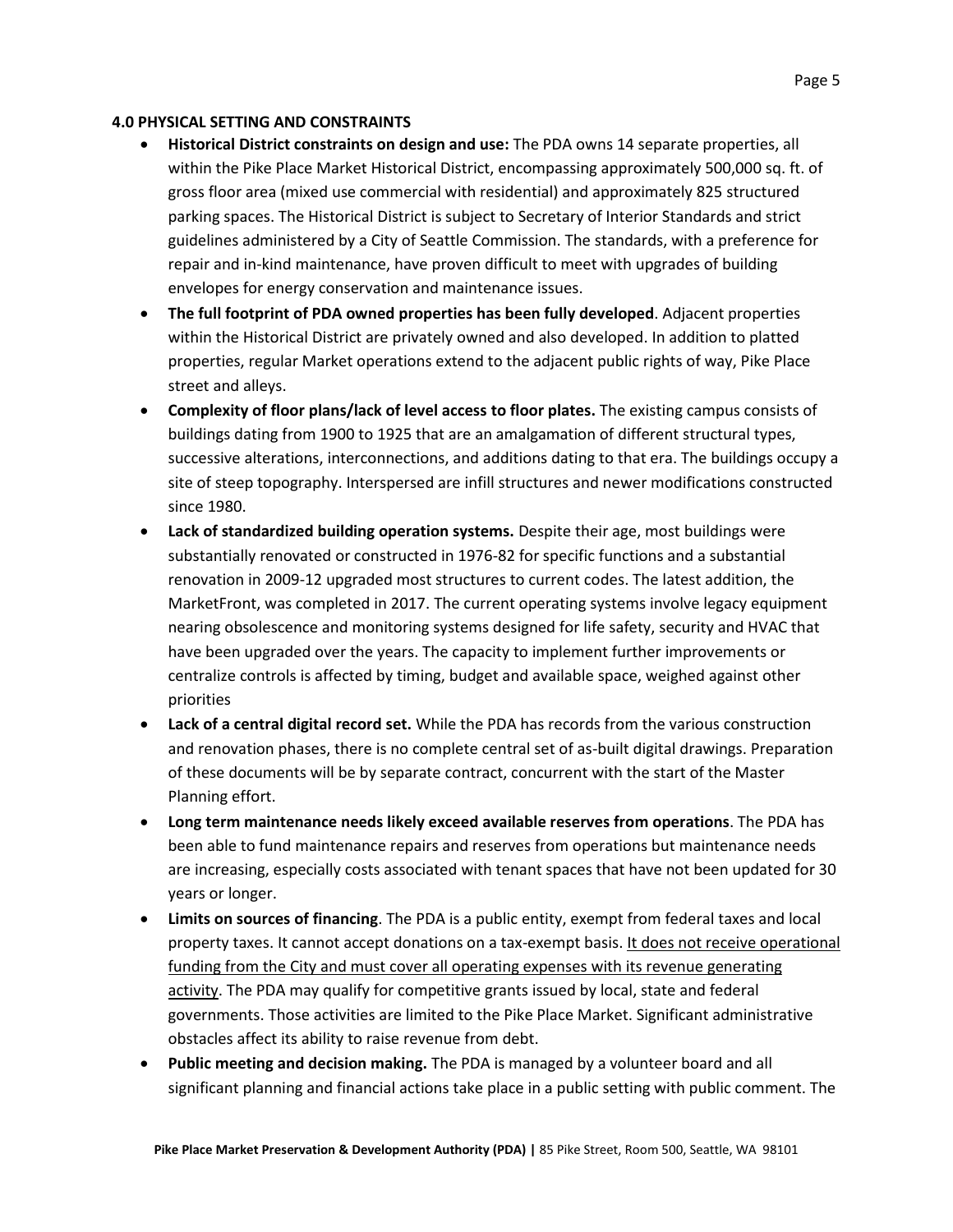Market has multiple stakeholders, sometimes with competing interests – customers, business tenants, residents, neighbors, City agencies, social service organizations, PDA staff and the general public. Any policy action of the PDA or discretionary financial expenditure of over \$10,000 requires review and approval by the Council. The process grants wide access but at times falters in the search for consensus. There is a shared appreciation for the complex, social history of the Market. There is agreement that the Market is to continue as a functioning economy, not a museum setting isolated from change. Yet, there is not a shared strategy for how the Market can best respond and adapt to future needs and demands.

### **5.0 PLANNING HORIZON**

Future Vision – For planning purposes, we should align on a set of broad assumptions for the future state the Market will be operating in 50 years from now.

Strategy – understanding that 10 years is a minimum amount of time for large-scale construction, the PDA hopes to set 10-year qualitative goals and strategic priorities, with an expectation to revisit the strategy every three years.

### **6.0 TARGET SCHEDULE**

The following is the draft plan for project events and are subject to change during the RFQ process. Updates are provided on the Capital Projects website www.pikeplacemarket.org/capitalprojects

| April 4, 2022    | Request for Qualifications advertised in Daily Journal of Commerce                                   |
|------------------|------------------------------------------------------------------------------------------------------|
| May 26, 2022     | Statements are due at 3:00pm                                                                         |
| June 15, 2022    | Consultants notified for interviews by this date                                                     |
| June 27-30, 2022 | Interviews (in-person or remote)                                                                     |
| July 8, 2022     | Consultant selection made                                                                            |
| July 11-22, 2022 | Negotiations with selected firm for costs and fees                                                   |
| July 28, 2022    | Contract Resolution referred to Pike Place Market PDA council for action                             |
| August 1, 2022   | Notice to Proceed issued                                                                             |
| Q3/4 2022        | Establish scope and project schedule to include key dates for discovery<br>plan development          |
| Q4 2022/Q1 2023  | Refine presentation materials in anticipation of start of public meetings                            |
| Q1-Q3 2023       | Discovery process with community                                                                     |
| Q4 2023-Q1 2024  | Circulation and socialization of draft Master Plan moving towards final<br>Master Plan in early 2024 |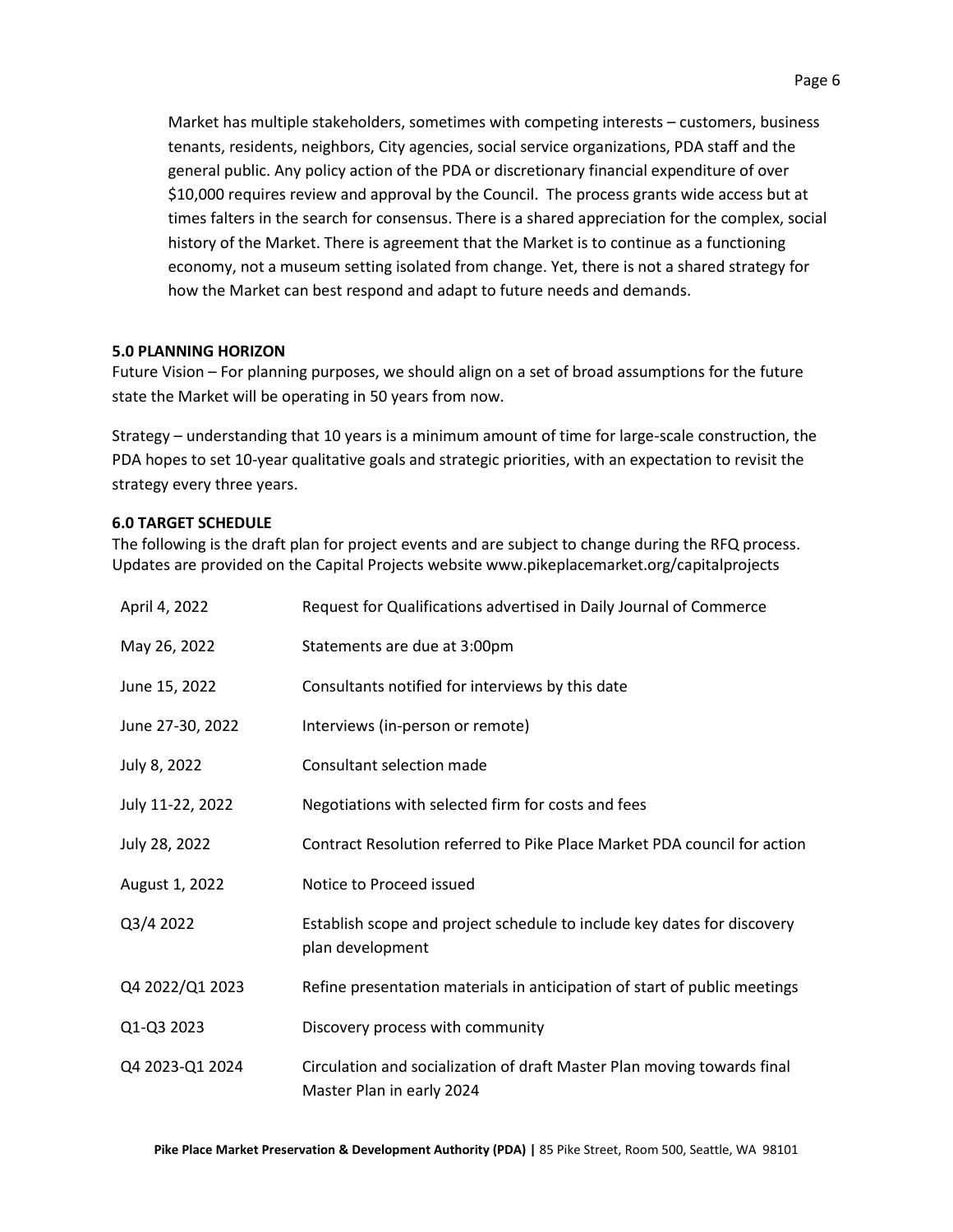#### **7.0 CONSULTANT SELECTION AND AWARD PROCESS**

Pike Place Market PDA will select a consultant for the project based upon experience, references, financial stability, and demonstrated willingness to work cooperatively to meet complex schedule and budget requirements.

The right partner will provide the framework and guidance to allow the PDA to think and plan methodically and holistically. They will recommend systems for experimentation and change that do not threaten current success.

Commitment to the PDA's mission. Pike Place Market was founded as a public market to serve the people of Seattle. The PDA exists to *preserve, rehabilitate and restore buildings within the Market, increase the opportunities for the sale of local farm produce and food retailing, support small shops and marginal businesses, and provide residential housing and services, especially for low-income people.* The challenge in looking ahead is recognizing how these goals, established 50 years ago, can be achieved in moving forward. It is essential that our partner share our commitment to preserve the Market's essential nature while ensuring its future relevance and viability.

Vision for the Market's future. The PDA needs a partner who can help us examine conventional mindsets and assumptions based on "how we've always done it," who can build on and expand our thinking about what's achievable. Many of these assumptions we are likely to keep; others may change.

Relevant Experience and Expertise. The Market is unique – there truly is not any place else quite like it. Acknowledging that, our partner should have a proven track record of success on projects with similar nature, scale, complexity and constraints.

Collaboration. This will be a new relationship, with a steep learning curve for both sides. Success will require close coordination and collaboration with small PDA project team. The PDA is committed to being excellent partners. We will listen, brainstorm and nurture ideas and will be efficient with feedback and approval within the constraints of our structure as a public organization.

Bandwidth and Focus. There's a lot to do. It's crucial that this work is a priority for your firm.

#### 7.1 Required Submittals

Statements of Qualification shall not be longer than 20 pages (10 double-sided sheets) and will be scored by a selection committee based on the criteria described in this section. Applicants may be invited for interview as part of the selection process. The Pike Place Market has sole discretion of qualified applicants to interview, and may terminate, cancel, or extend the selection process at any time. Applicants must reply to each of the exhibits listed below in a clear and concise manner. Responses must be in the same order as listed, clearly separated and labeled by response. Brevity is preferred. Pay attention to specific requests for information. In considerations of reviewer's time, every effort should be made to avoid duplicating information presented in the Statement.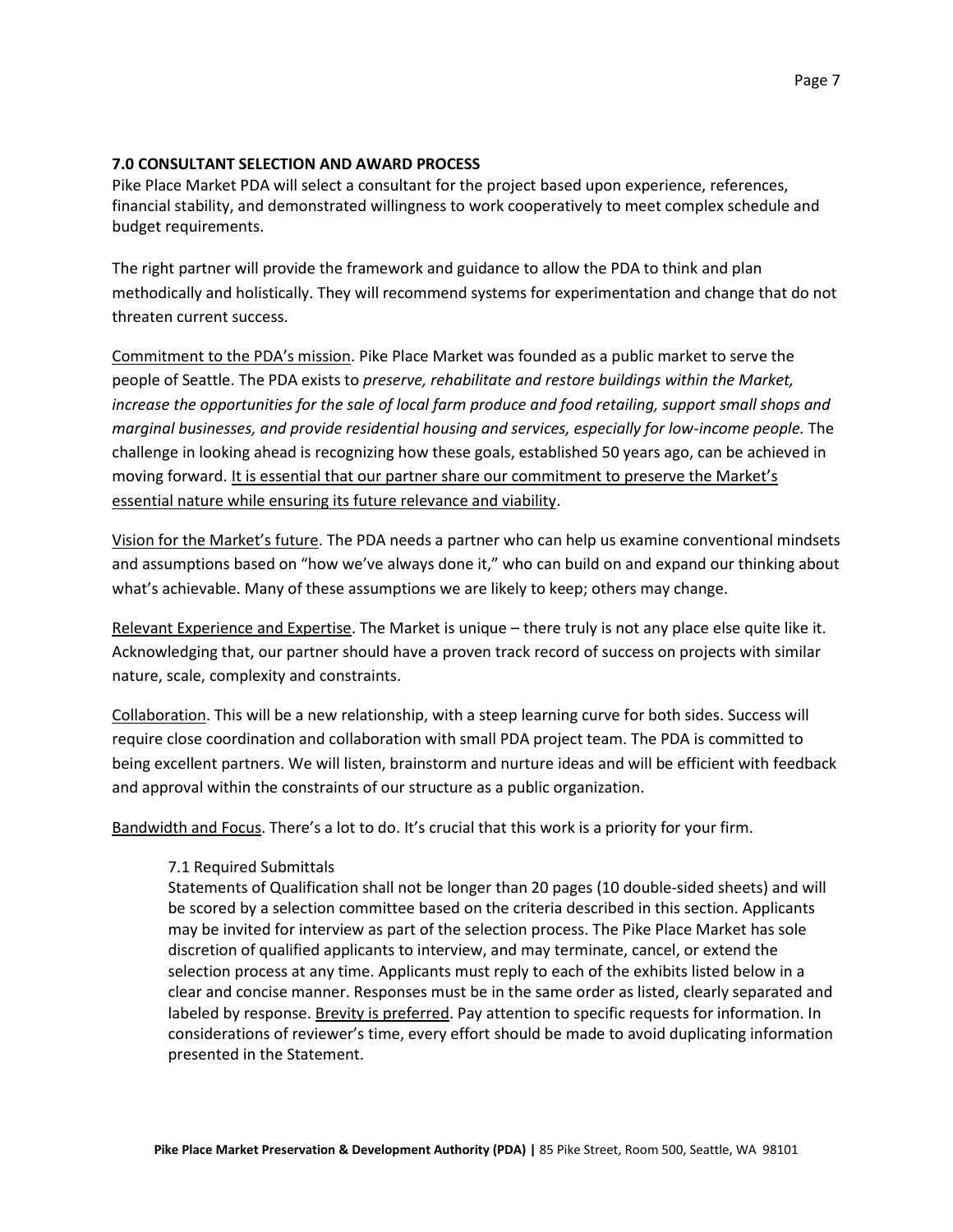### **Exhibit A – General Information (10 points)**

- 1. A brief overview of your firm including: location information for company headquarters; offices and number of employees; year your firm was established; how long the principles have worked in relevant fields and their backgrounds; the firm's service areas and expertise.
- 2. Your firm's official policies on diversity, equity and inclusion. You are also invited to discuss your firm's current goals, plans and progress in these areas.

# **Exhibit B – Project-Specific Information (50 points)**

- 1. Provide the proposed team leaders who would be dedicated to this project. Please include relevant experience, with examples, along with a brief personal statement of why they are the right people for this work.
- 2. If you intend to use subcontractors or other resources outside your firm to fulfill the requirements of this RFQ, please provide a brief overview of each firm, and provide relevant experience, with examples, along with a brief personal statement for each individual.
- 3. Your answers, thoughts and ideas for why your firm would be the right partner for this work, based on our needs as described above.
- 4. A brief summary of how you plan to approach the work and partner with the PDA project team.

## **Exhibit C – Past Project Experience (30 points)**

1. Provide examples of past projects you believe are relevant to our needs and a brief explanation of why.

## **Exhibit D – References (10 points)**

1. Please provide a list of current clients and three (3) current client references, including contact names and information and links to example projects.

7.2 The Pike Place Market PDA reserves the right to conduct interviews as part of the selection process. Interviews will be scored, and the interview and proposal scores will be added together to help inform the decision-making team.

7.3 Please note:

- Neither the Pike Place Market PDA (PPMPDA), nor any affiliate thereof, is under any obligation to award a contract to any bidder who responds to this RFQ.
- The PPMPDA reserves the right to accept or reject any or all bids and to take exception to any RFQ specifications or requirements.
- The PPMPDA reserves the right to make an award solely on the proposals submitted or to negotiate further with one or more agencies.
- This RFQ does not commit the PPMPDA, nor any affiliate thereof, to pay any expenses incurred by the firms who prepare a response.
- A response to this RFQ constitutes an offer to do business with the PPMPDA and may be fully or partially incorporated into a contract if awarded.
- All work is defined as "work for hire." The rights to all documents, materials, artwork, source code, system related materials, etc. produced by the partner of choice shall be owned by the PPMPDA.